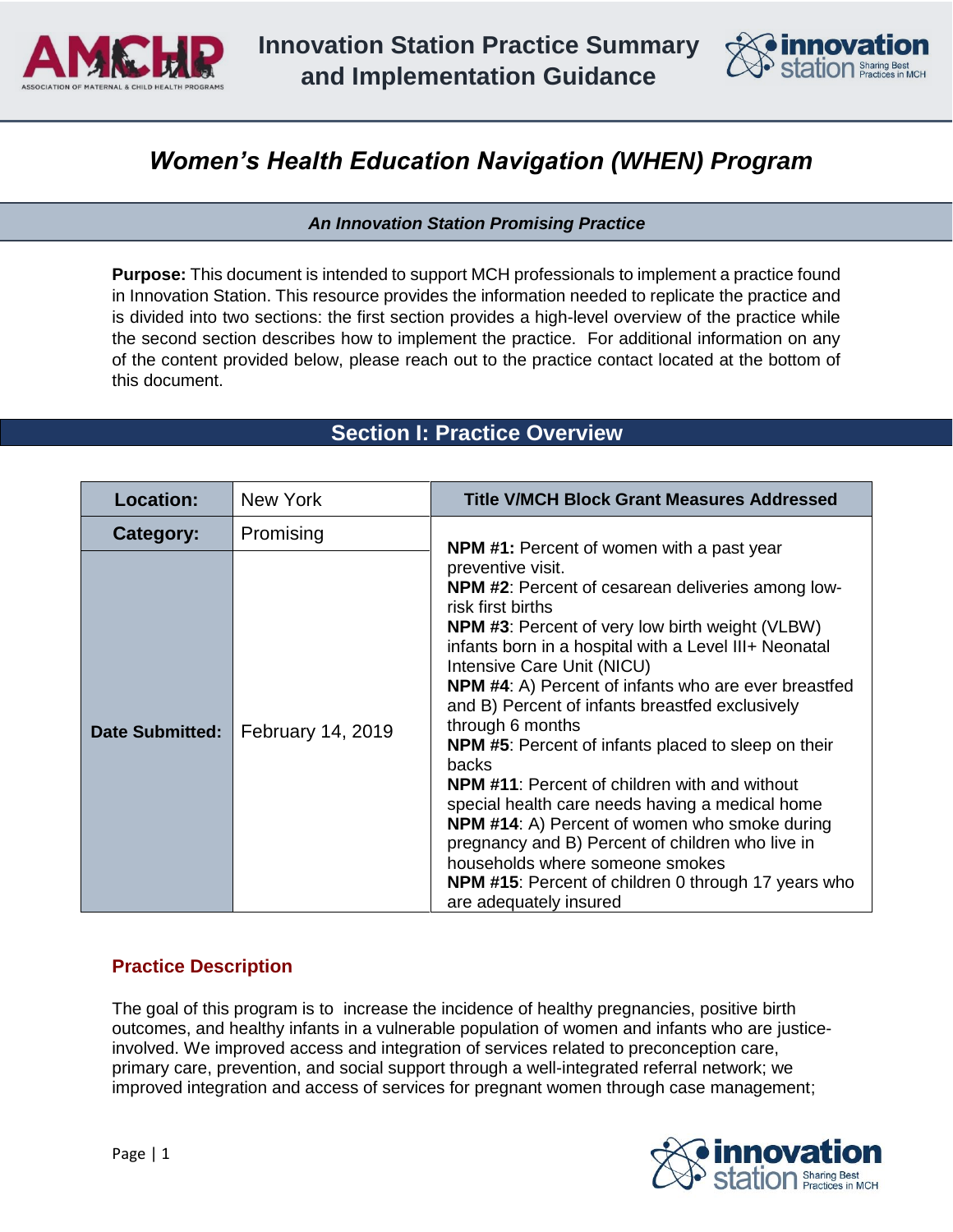and improved the level of knowledge about behaviors that promote healthy pregnancies, healthy birth outcomes, and positive parenting behaviors through planned educational sessions.

## **Purpose**

Justice-involved women are at particular risk for poor birth outcomes due to numerous cooccurring high-risk behaviors including substance abuse, poor nutrition, lack of family planning, and more. 70% of the women in New York Prisons have a substance abuse problem prior to being incarcerated, and 39% have a serious mental health diagnosis, both of which can cause complications in maternal and child health. Women who are justice-involved generally have lower income, with the majority being recipients of Medicaid/public health insurance. The requirements and restrictions placed on women throughout the judicial process may result in neglect of medical care and social service needs, particularly if more basic needs such as safety, food, or housing must be prioritized. The judicial system is not positioned to link to women's health care services, which are often outside the scope of judicial case management, and this allows women's healthcare to slip through the cracks.

The goals of the Women's Health Education Navigation (WHEN) program are to increase the incidence of healthy pregnancies, positive birth outcomes, and healthy infants in a vulnerable population of women and infants who are justice-involved.

#### *Program Objectives*

To improve access and integration of services related to preconception care, primary care, prevention, and social support through a well-integrated referral network; improve integration and access of services for pregnant women through case management; and improve the level of knowledge about behaviors that promote healthy pregnancies, healthy birth outcomes, and positive parenting behaviors through planned educational sessions.

## *Target Population Served*

Pregnant or parenting women who are involved with the justice system.

# **Practice Foundation**

The WHEN Network has used the model from its original two sites in Syracuse and Niagara Falls to develop a third site in Buffalo and a fourth site in Manhattan. This model of patient navigation and case management is based around the constrained choice framework, with the Patient Navigator helping the client to establish a medical home and addressing all of the social determinants of health that can impact pregnancy outcomes, filling a gap between health, justice, and human services.

The patient navigator collects intake and needs assessment information for each client. Referrals made and kept are tracked in order to demonstrate linkage across health, social service, and justice systems. Long-term success of the WHEN Program will result in increased court compliance, reduced recidivism rates and improved birth outcomes for the women served.

The development of the original Patient Navigation Program was informed by the constrained choice framework, which recognizes that women's choices are informed or determined by

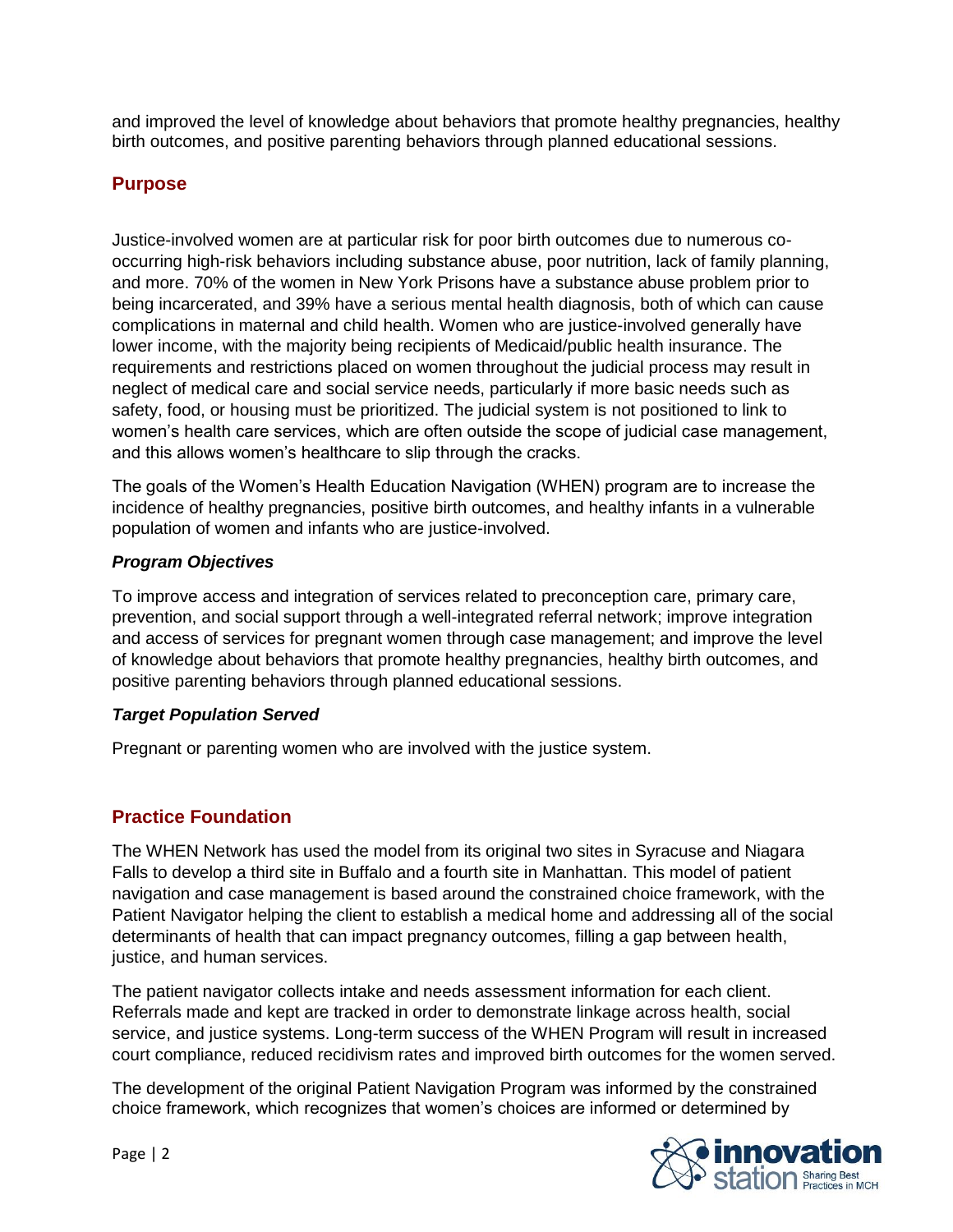factors and constraints both within and beyond their control<sup>2,3</sup>. Women involved in the court system often have circumstances, such as mental health or substance use issues, homelessness, domestic violence, financial constraints, and other social disadvantages, which preclude their justice involvement. Based on the constrained choice framework, they must often prioritize these needs over their justice system requirements, which puts them at risk for recidivism, noncompliance, and other outcomes. Further, court-involved women may be subject to institutional constraints preventing them from making the choices women outside the justice system could make<sup>3</sup>. Case management has been shown to have a positive effect for pregnant women in circumstances that often co-occur with court involvement. Women who abuse substances, a common concern in the court system, and were also pregnant stayed in treatment longer and had more favorable treatment outcomes if they were receiving case management services<sup>4</sup>. The WHEN program aims to generate more positive justice and maternal & child health outcomes by addressing the constraints faced by this population and subsequently empowering the women involved.

#### *References:*

*2. Bird, C. & Rieker, P. 2008. The Effects of Constrained Choices and Social Policies. Gender and Health. Boston: Cambridge University Press.*

*3. Holsapple, S. & Jensen, M. 2013. A Model Program for Patient Navigation: Using the Justice System to Offer a Health Care Intervention to Improve Birth Outcomes—Understanding Constrained Choice and Drug Treatment Court. Journal of Applied Social Science 20(10). 1-20. 4. National Drug Court Institute. 2006. Drug Court Case Management: Role, Function, and Utility. Drug Court Case Management: Monograph Series 7.*

## **Core Components**

Core components are those essential practice elements which are observable and measurable.

• *Example: The goal of our program was to improve the number of perinatal depression screens among OB/GYN providers. We did this by conducting a yearlong practice improvement program for OBGYN practices across the state. The core components of this program included virtual training by a nurse educator, provision of a referral sheet tailored to the local area for positive screened women, and follow-up with practices by our program manager.*

The WHEN Program includes preconception/interconception health education, case management, patient navigation, and linkage to community-based services. After referral from the courts, jails or other community agencies, the Patient Navigator addresses women's immediate needs including housing and food, in addition to coordinating transportation, accompanying clients to medical appointments, guiding them through social services application processes, and arranging appropriate services for clients with mental health, substance abuse, or chronic health care issues.

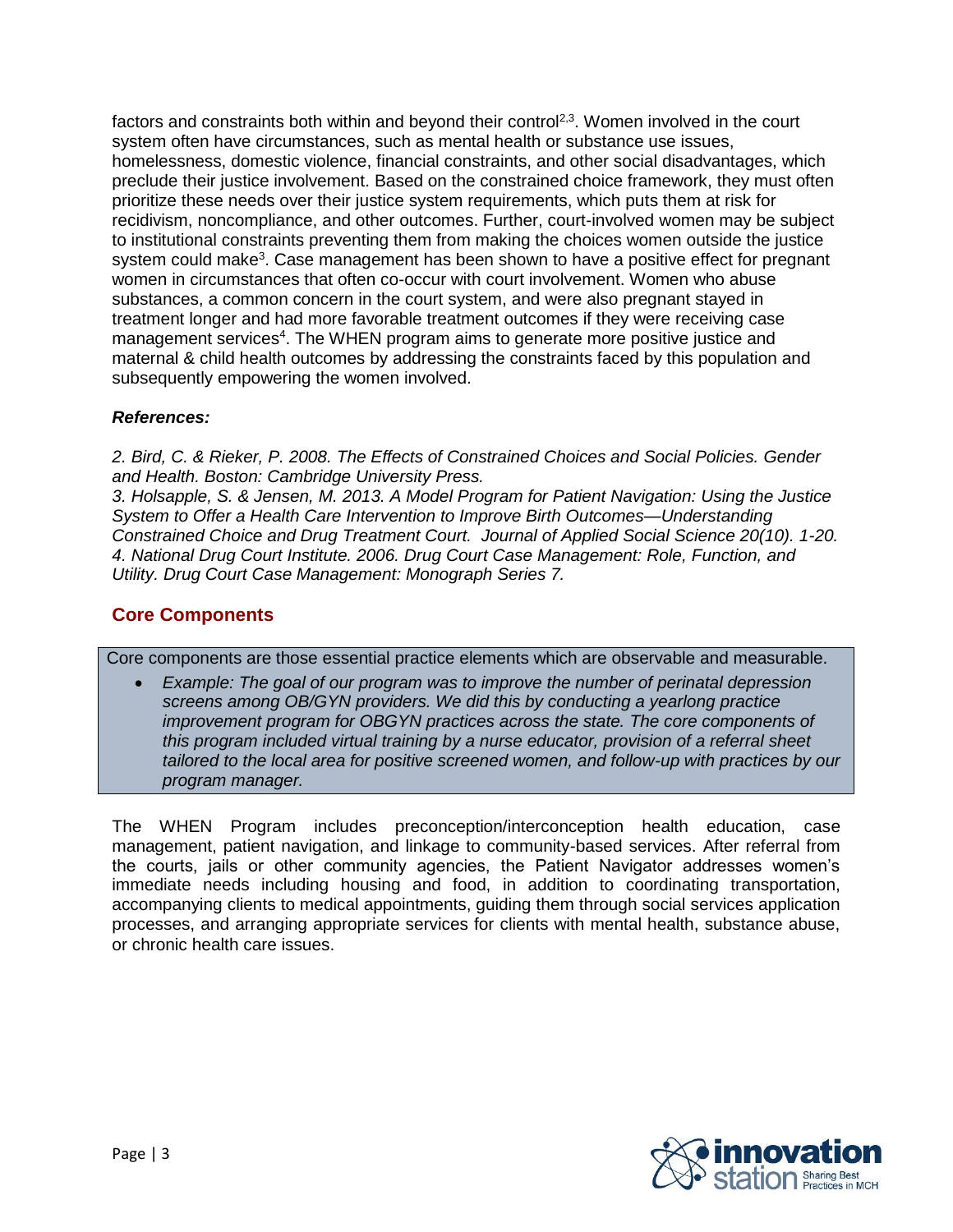# **Practice Activities**

| <b>Core Component</b>           | <b>Activities</b>                                                                                           | <b>Operational Details</b>                                                                                                                                                                                                                                                                                                                                                                                                                           |
|---------------------------------|-------------------------------------------------------------------------------------------------------------|------------------------------------------------------------------------------------------------------------------------------------------------------------------------------------------------------------------------------------------------------------------------------------------------------------------------------------------------------------------------------------------------------------------------------------------------------|
| <b>Assessment &amp; linkage</b> | Assessment of<br>medical and social<br>service needs with<br>referrals and linkages<br>to external services | The Patient Navigator assesses addresses<br>women's immediate needs including housing<br>and food, in addition to coordinating<br>transportation, accompanying clients to<br>medical appointments, guiding them through<br>social services application processes, and<br>arranging appropriate services for clients with<br>mental health, substance abuse, or chronic<br>health care issues.                                                        |
| <b>Education</b>                | Positive pregnancy<br>and parenting<br>behaviors                                                            | Provide referrals and linkages to external<br>community resources that are identified with<br>families and/or individual family members.<br>Social supports must be integrated into a<br>broad network of family services in order to<br>meet the varying needs of families<br>(Thompson, 2015). There is increased<br>evidence that adequate social and material<br>supports are necessary for children's safety<br>(Pelton, 2015; Thompson, 2015). |

# **Evidence of Effectiveness (e.g. Evaluation Data***)*

The Patient Navigator at each site uses the WHEN Database to enter client intake, needs assessment, pregnancy status, visits/contact, and referral information. This information is then evaluated by an external program evaluator.

During the 2016 program year, A total of 152 women (118 new) received either supportive or comprehensive case management and over 500 referrals were made to a wide range of service providers. These are both increases over the previous program year. Of the 152 case managed women, 40% were pregnant and 18 of these clients were known to have delivered infants. Of the 18 infants born, only two were born premature for a preterm rate of 12.5%. Some of the most common referrals made include housing, clothing and other basic needs, as well as WIC. An additional 800 women received health education from the patient navigators through various workshops in the jails, courts, and community events.

March of Dimes hired an external evaluator to begin building the evidence base for the WHEN program's effectiveness, with a focus on designing a model for eventual replication across the state. Client data from each site is entered in the WHEN Database for evaluation purposes. The evaluation measures for the WHEN Program are: number of women served; number of women educated; number of women case-managed; number of women referred to services time to referral, type of referral, and referrals kept; and birth outcomes for pregnant women. Anticipated long-term success of the WHEN Program will result in reduced recidivism rates and improved birth outcomes for the justice-involved women in the communities served.

## **Replication**

The current iteration of the WHEN program was operational through the Center for Court Innovation in Syracuse, NY and Niagara Falls Memorial Medical Center in Niagara Falls, NY

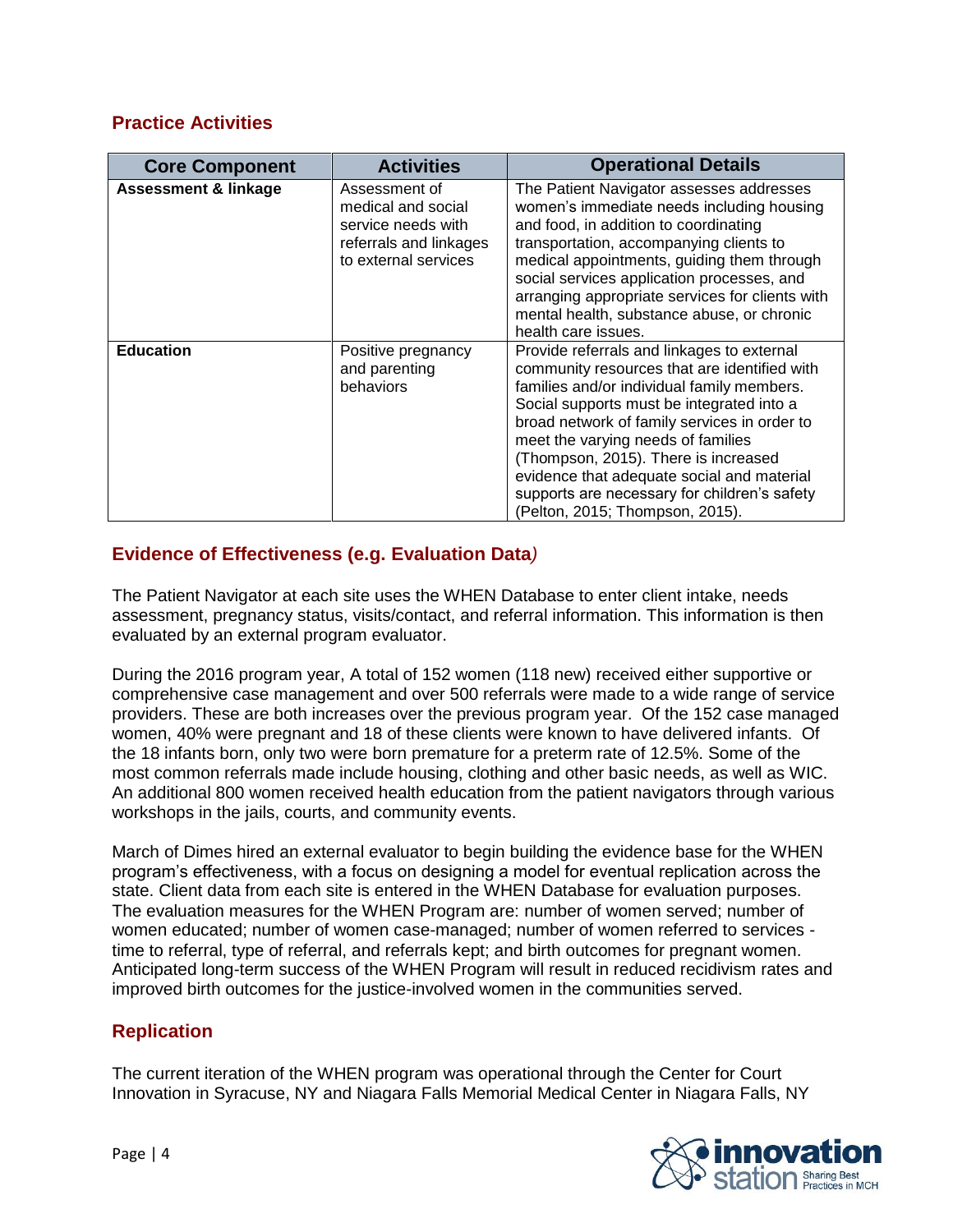since 2012-2017. The third site, in Buffalo, NY opened in October 2015 based on the model from the two original sites. A fourth site in Manhattan was also launched in November 2015. We found that without external funding, sustainability is a challenge. None of the current programs exist purely as WHEN due to other funding streams that require service to men and women however, pregnant and parenting women are still served in Syracuse and Manhattan.

Peer-reviewed journal articles, conference presentations, etc.:

- Holsapple, S. 2011. Patient Navigation through the Justice System: A Response to the High Infant Mortality Rate in One Community. Societies Without Borders 6(3). 157-189.\*
- Holsapple, S. & Jensen, M. 2013. A Model Program for Patient Navigation: Using the Justice System to Offer a Health Care Intervention to Improve Birth Outcomes— Understanding Constrained Choice and Drug Treatment Court. Journal of Applied Social Science 20(10). 1-20.\*
- March of Dimes New York Chapter Board Presentation, "The Patient Navigator Program: A Women's Health Education and Navigation Program", June 2015, Albany NY
- March of Dimes Northern Tier Chapter Staff Retreat, "The Patient Navigator Program: A Women's Health Education and Navigation Program", August 2015, Syracuse NY
- Crouse Hospital OB/GYN Grand Rounds, "Ten Things That Matter When Working With Court-Involved Pregnant Women", September 2015, Syracuse NY
- The WHEN program was scheduled to present at the 2016 AMCHP Annual Conference

\*peer-reviewed journal articles from an early iteration of the Syracuse program

# **Section II: Practice Implementation**

## **Internal Capacity**

March of Dimes staff provided project management and convened the partners that comprise the WHEN Network on a quarterly basis to provide site updates, discuss best practices and challenges while working to continuously improve upon processes and data tracking.

#### **Collaboration/Partners**

The WHEN project is jointly funded by March of Dimes and The Health Foundation for Western & Central New York and conducted in collaboration with Center for Court Innovation and Niagara Falls Memorial Medical Center. In addition to these partners, March of Dimes volunteer leadership lent their varied expertise and were vital in implementing this program.

## **Practice Cost**

Original annual costs were \$45,000 for staff, evaluation, meetings and travel. Grant costs for each site are approximately \$55,000 the majority of which is allocated to the Patient Navigator salary line. Cost per client ranges from \$324 to \$600.

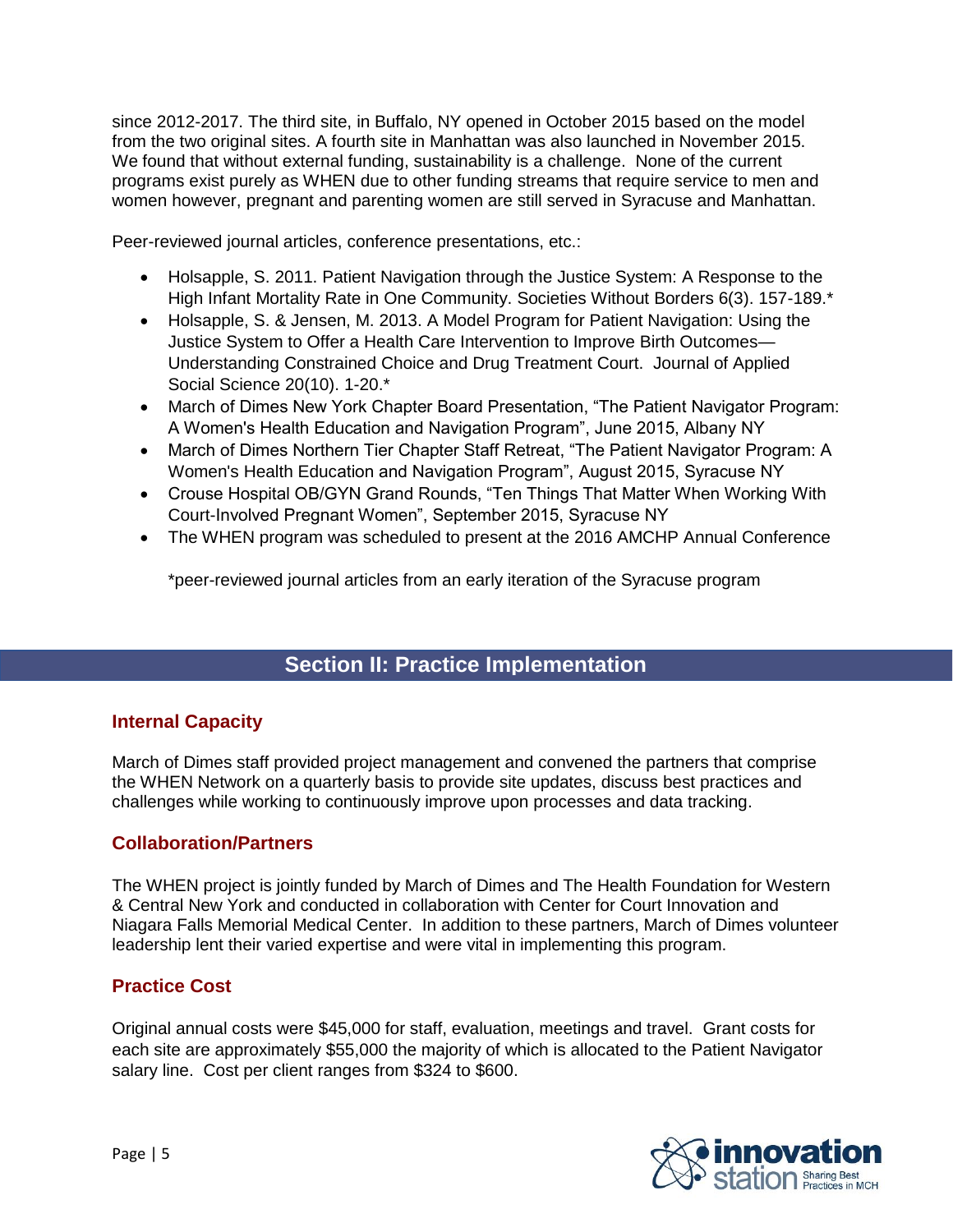Anticipated cost savings include increased compliance with court-mandated activities, reduced recidivism rates and improved health outcomes resulting in reduced burden of need for justice and public health costs in the community.

| <b>Budget</b>          |                                          |                      |                        |
|------------------------|------------------------------------------|----------------------|------------------------|
| Activity/Item          | <b>Brief Description</b>                 | Quantity             | Total                  |
| Salary                 | <b>Patient Navigator</b>                 | 4                    | $$45,000-$<br>\$55,000 |
| <b>Office Supplies</b> | Paper, toner, pens, etc.                 |                      | \$500-\$1,000          |
| Travel                 | Stakeholder meetings, client<br>meetings |                      | $$3,000-$<br>\$5,000   |
|                        |                                          | <b>Total Amount:</b> | \$48,500-<br>\$61,000  |

# **Practice Timeline**

The earliest iteration of the WHEN program was in Syracuse in 2007 with a focus on folic acid education for court-involved women. In 2011, March of Dimes funded a new iteration of the program with a focus on patient navigation and case management of pregnant and parenting women who were justice-involved. In 2013, March of Dimes secured a co-funder in The Health Foundation for Western & Central New York and over the next 4 years replicated the project in 3 additional sites.

| <b>Practice Timeline</b>               |                                            |                |                                                          |                                                  |
|----------------------------------------|--------------------------------------------|----------------|----------------------------------------------------------|--------------------------------------------------|
| <b>Phase</b>                           | <b>Description of Activity</b>             | Date/Timeframe | # of hours<br>needed to<br>complete/<br>oversee activity | Person(s)<br><b>Responsible</b>                  |
| Planning/<br><b>Pre-implementation</b> | Secure external funding                    | 1 year         | 60 hours                                                 | <b>March of Dimes</b><br>staff                   |
|                                        | <b>Issue targeted RFP</b>                  | 3 months       | 10 hours                                                 | March of Dimes<br>staff                          |
|                                        | Selected sites through<br>volunteer review | 1 month        | 5 hours                                                  | <b>March of Dimes</b><br>staff and<br>volunteers |
|                                        | Executed grant agreements                  | 1 month        | 3 hours                                                  | March of Dimes<br>staff                          |

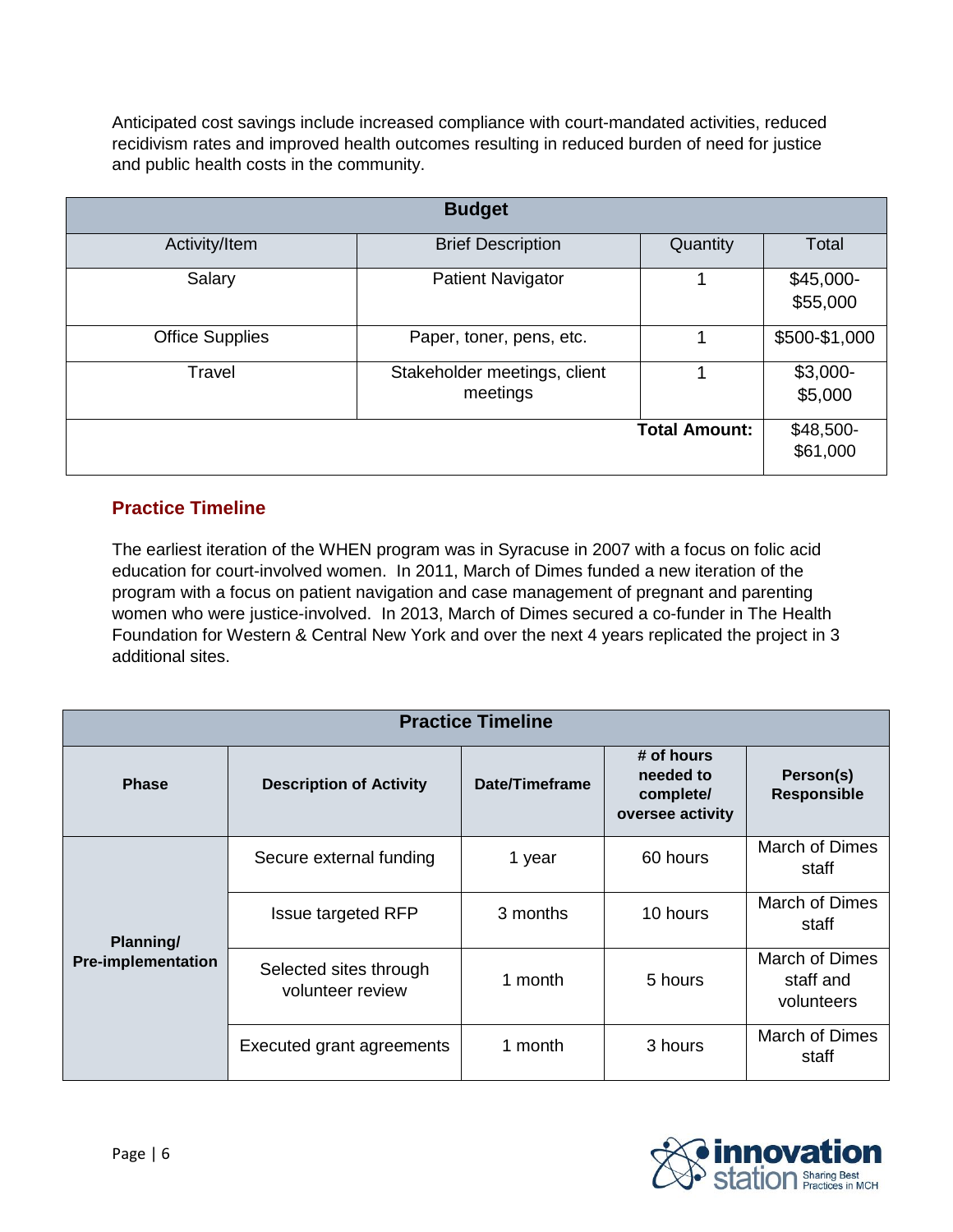|                       | In person meetings with<br>sites         | 3 months  | 30 hours  | March of Dimes<br>staff and site<br>staff             |
|-----------------------|------------------------------------------|-----------|-----------|-------------------------------------------------------|
| Implementation        | Program delivery                         | 1 year    | 480 hours | Site staff                                            |
|                       | Convening meetings                       | Quarterly | 12 hours  | March of Dimes<br>staff, volunteers<br>and site staff |
| <b>Sustainability</b> | External evaluation                      | 3 years   | 100 hours | <b>UBMD</b><br>Obstetrics &<br>Gynecology             |
|                       | Secure external funding                  | 3 years   | 30 hours  | <b>March of Dimes</b><br>staff                        |
|                       | <b>State and National</b><br>recognition | 2 years   | 50 hours  | March of Dimes<br>staff                               |

#### **Resources Provided**

The Center for Court Innovation, a WHEN Network Partner, has created a PowerPoint presentation entitled "Ten Things that matter When Working with Court-Involved Pregnant Women" for professional education.

The WHEN Network has created a WHEN Program Guide and WHEN Database Guide, to be used by program staff, as well as a preconception/interconception health script and PowerPoint presentation to be used for educating clients. The WHEN Patient Navigator also uses March of Dimes consumer education resources, such as the "9 Things to Do Before You Get Pregnant" wallet card.

Below is the link to the Center for Court Innovation's Patient Navigator Program, a WHEN Network partner: <http://www.courtinnovation.org/patient-navigator-program>

For materials developed, contact: Darcy Dreyer, Director, Maternal & Child Health Email: [ddreyer@marchofdimes.org](mailto:ddreyer@marchofdimes.org) P: 585-286-5866

#### **Lessons Learned**

#### *Strengths*

Improving birth outcomes among a high-risk population was the primary impetus of this program. For the March of Dimes, the polio vaccine was only the beginning. Over the last few decades, we helped eliminate rubella, advocated for regionalized newborn intensive care, funded the development of surfactant and other lifesaving treatments, worked to fortify the grain population with folic acid to prevent neural tube defects and brought newborn screening to every

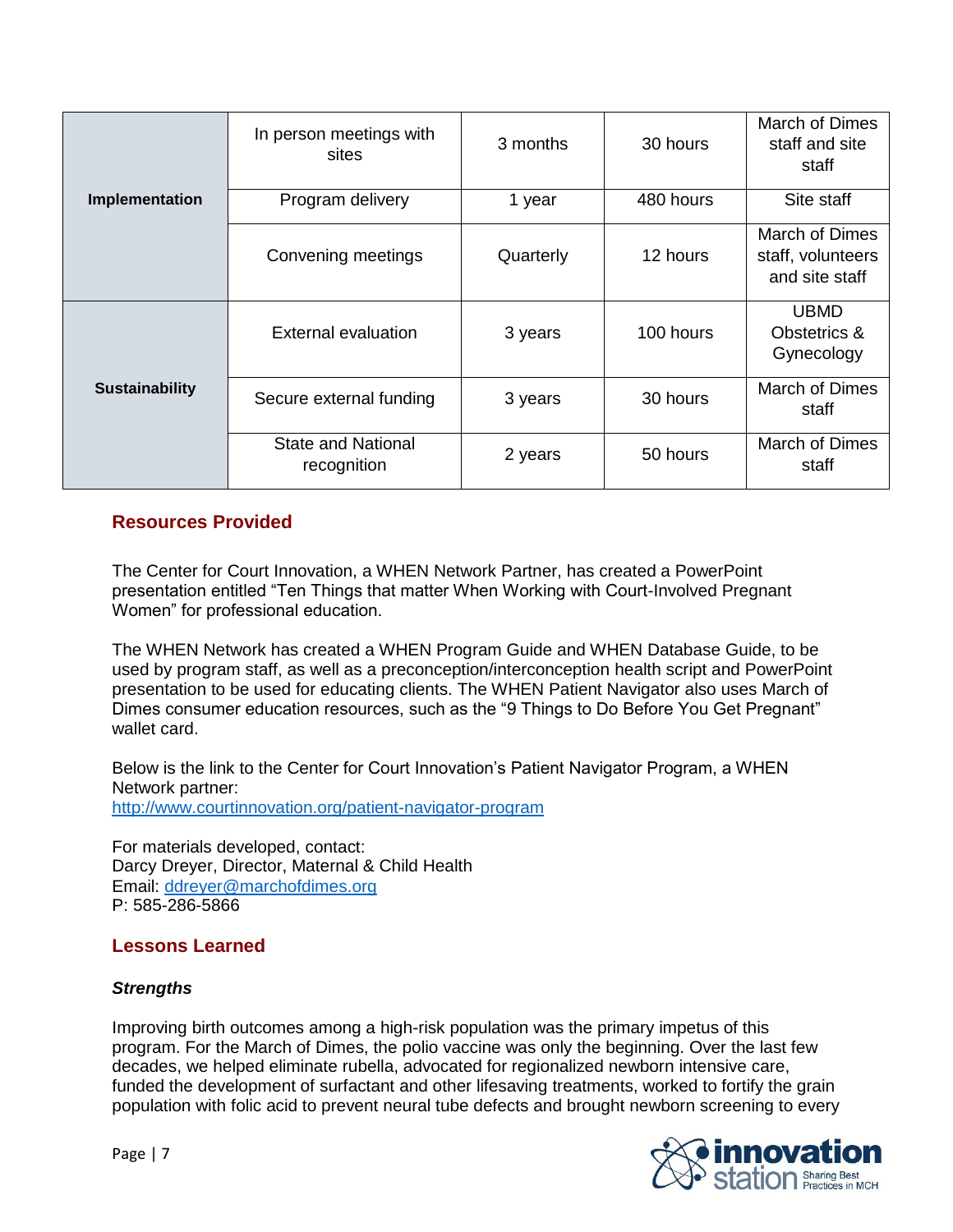baby. Our strong partnership with the Health Foundation for Western & Central New York provided an opportunity to leverage additional resources and improve birth outcomes in a vulnerable, often overlooked population. Our strong partnership with the Center for Court Innovation provided a vehicle to drive relationships with courts across diverse geographies. The Center for Court Innovation has well-established relationships within the justice system and knowledge of how the system works. Clients often find the justice system confusing leading to compliance issues that our Patient Navigator can help them to avoid.

#### *Challenges*

We learned early in the implementation that although our program sites were serving clients with similar demographics and accomplishing similar outcomes, the implementation looked different with one site hospital-based utilizing a Patient Navigator and the other court-based utilizing a Licensed Clinical Social Worker. With consistent outcomes realized we worked to accommodate flexibility in activities. Sustainability without private funders has emerged as a primary challenge. Also, the client population is not only high-risk but also transient in nature making long-term evaluation challenging.

Overcoming Challenges: We held regular WHEN Network meetings to keep partners engaged and to continuously work towards model fidelity. Once evaluation measures were agreed upon, flexibility in implementing the model proved to be an asset versus a challenge. Having an evaluator on our team working towards consistency in data collection and reporting and ongoing modification of the database used for tracking has proved invaluable.

#### *Lessons Learned*

During the first phase of implementation we focused on identifying and agreeing upon consistent and meaningful evaluation measures that accurately reflected the work being done. Moving into the next phase, we plan to keep those essential elements and expand the program to additional sites. We learned the importance of balancing consistency with adaptability in order to establish a replicable model. The model can be implemented with fidelity across sites yet is flexible enough to accommodate variations in the lead agency as well as the Patient Navigator's education and training. Partnering with the Center for Court Innovation and utilizing their strong relationships within the justice system was advantageous during implementation. Program activities are enhanced and more positive outcomes for clients are realized due to the Center for Court Innovation's knowledge of and relationships with the justice system. A well-developed referral network is key to being able to achieve the best outcomes for clients. Education and awareness about the program is essential in each community.

## **Next Steps**

Programs no longer operate in Niagara Falls or Buffalo due to a lack of external funding however, a new iteration of the work continues in Syracuse and Manhattan, NY with a focus on human trafficking and inclusion of men. March of Dimes continues to work to identify sources within the health and justice systems to make the program sustainable; for example, Medicaid reimbursement, DSRIP funding, or being housed within a larger program, such as Healthy Families, Nurse Family Partnership or Community Health Worker programs.